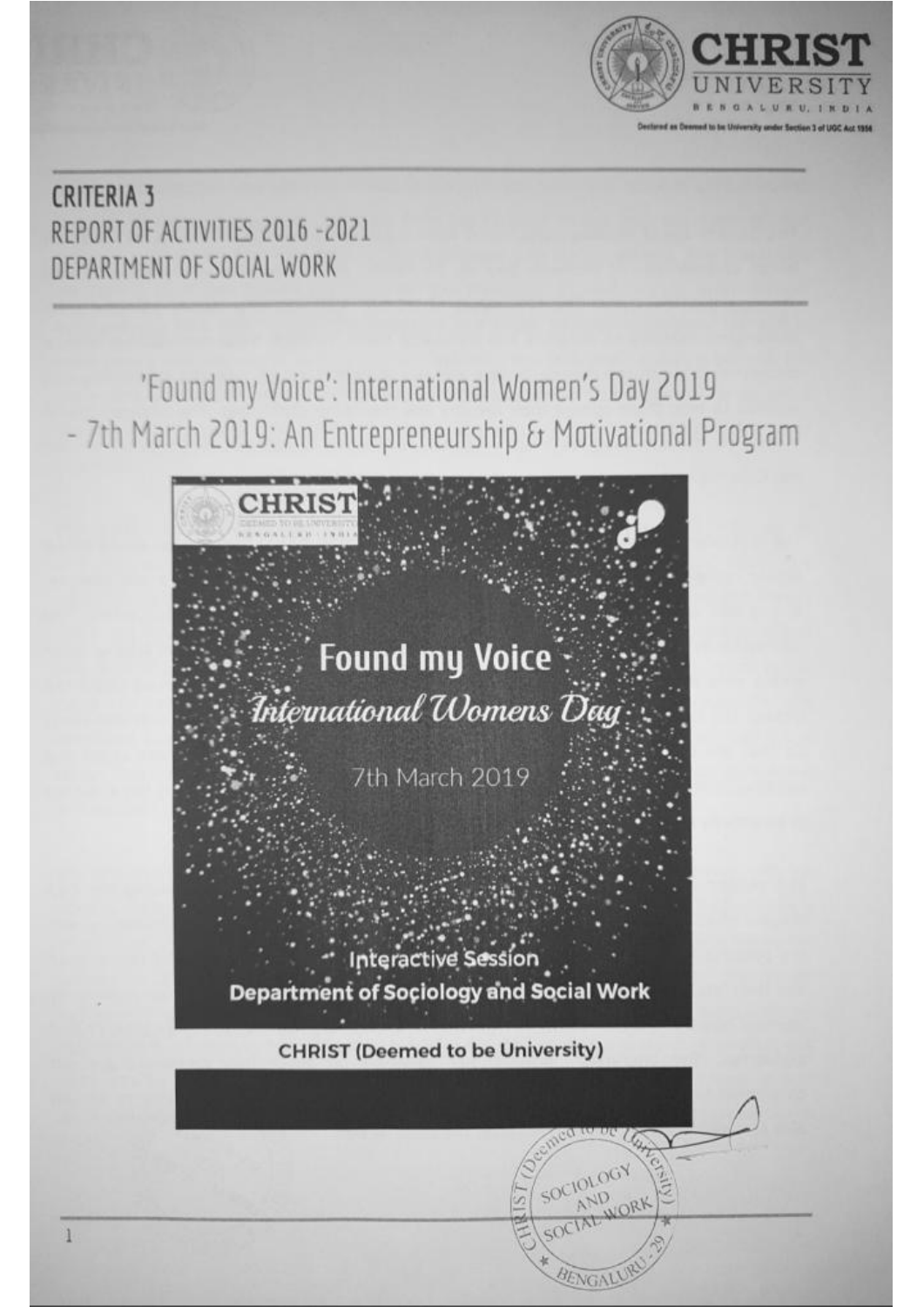**DENGAL** Declared as Desmed to be University under Section 3 of UCC Act 1956

The Department of Sociology and Social Work organized a Talk Series "Found my Voice" on behalf of International Women's Day on 7th March, 2019. This was in collaboration with change.org.. Now Delhi. The talk series of women with inspiring stories narrated their challenging journeys to students and motivated them. Through these motivational talks, a discussion between the change makers and the students through powerful storytelling was enabled to help them pursue their dreams and overcome challenges. The Change makers Include Ms. Mariam Rauf, Ms. Pranay Manjari, Ms. Garvita Gulathi and Ms.Sonali Gupta, and Ms. Chinmay' Sripada.

The first interaction was with Ms Mariam Rauf, who is a survivor of Child sexual abuse with a strong background story of how sne fought all odds to fight back and start a new journey. She is now a Personal Safety trainer and goes to school teaching about body safety. The interaction included her speaking about her journey and how she has impacted a lot of other young girls to oring their stories forward and fight back. She also mentioned about the classes sne takes up with children teaching them about "Body Safety" using play and song. So that the children learn about the basic good and bad touch and are aware about any negative contact happening to them. The session concluded with her including the audience in an activity of how she teaches her children about safe touch.

The second interaction was with Ms. Pranay Manjari, who is currently heading the CSR division of an Architectural design consultancy firm, working in the space of Education, with the construction working kids and have managed to make Science schools for the children and then later help them get admission into Government schools. They also run community learning centers in urban slums. Her petition on change.org has received more than 17,000 signatures. The interaction included her speaking up about how daughters are not considered bread winners of a family and she is here to change that mention as women also can contribute to their families after marriage as well.

WORK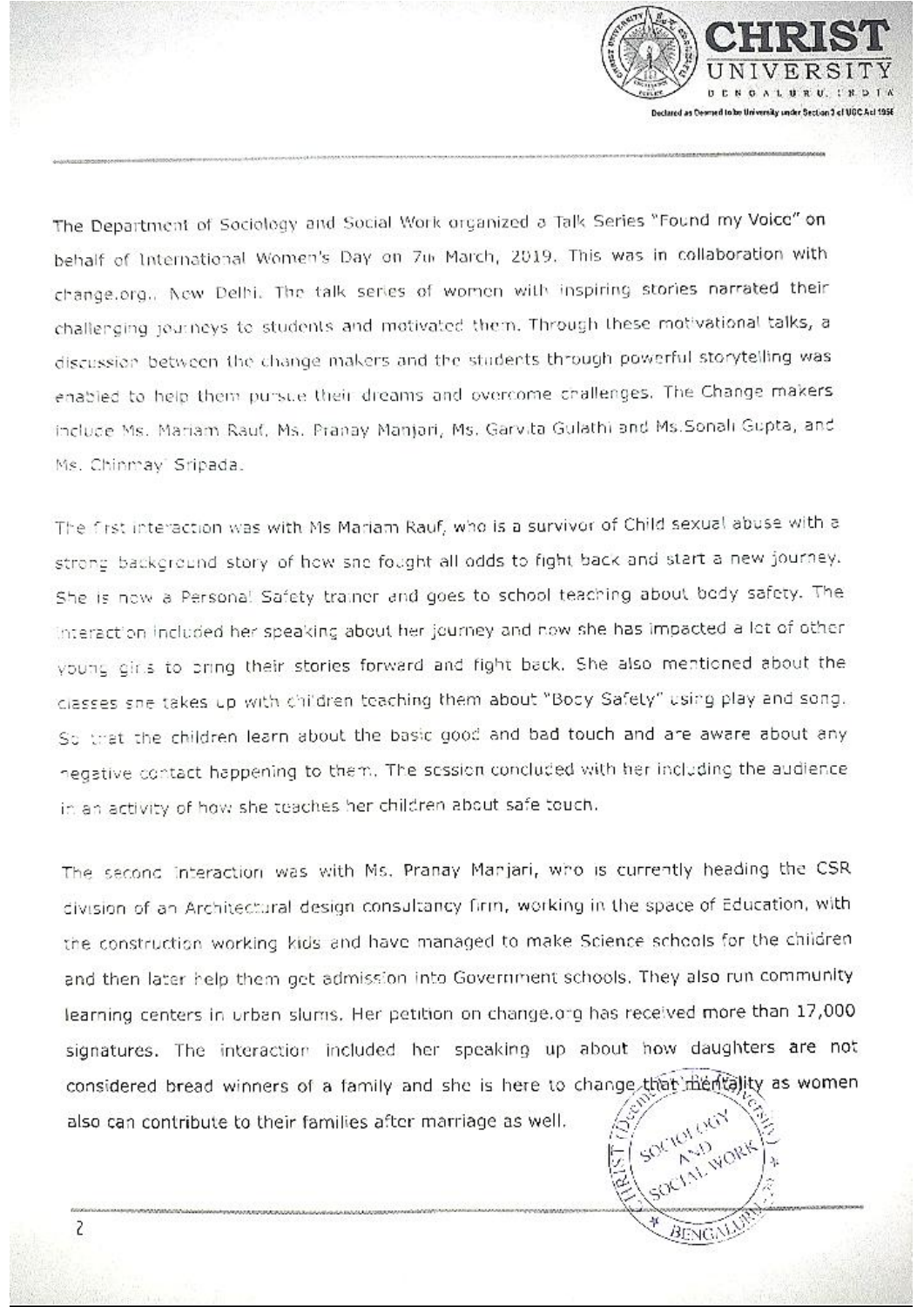

The third interaction was with Ms. Sonali Gupta who was born and raised in United States and has been travelling back and forth from US to India in the past ten years for her different treatments. The main focus of the discussion with Ms. Sonali was how Disabilities are seen or dealt with in both the countries. She managed to beautifully put in the answer by explaining how they is more infrastructure and health facilities available in US and in India people leck awareness about physical disabilities and look down upon people with the same. She emphasized on how the level of sensitization should be increased in India about the physical disabilities. Her petition in change.org about the same has gathered a lot of attention.

The fourth interaction was with Ms. Gavita Gulhati, who is currently a student in Bangalore and thas written a petition to end the wastage of around 14 million liters of water. The interaction with her threw light upon how she initiated her venture with her group of friends which did not turn out to be very effective, after which Ms Sonali through change,org and help with the members of the team figured out where exactly she needs to reach out to make her voice known which The National Restaurants Association was. Through this she continued her initiative encouraging hotels and restaurants to fill the glasses half full of water; this not only reduced water wastage but also helped people gain a wider perspective on how they should take only now much they need.

The last and the final interaction was with the Ms. Chinmayi Sribada. She came up with her story of online trolls and how she tried to curb it down single handedly in the industry she is in and how she had been mentally tortured and is still being in the process. She voiced her opinion so that the other online trolls learn a good 'esson and also know that online harassment is too punishable by law. Her journey has not been a simple one being a known face in the film fraternity but that never hindered her determination to stand up to what was right. She being an inspiration to all the young girls on social media facing all these abuses on a daily basis and also mentioned how the girls should never sit back and just block the



3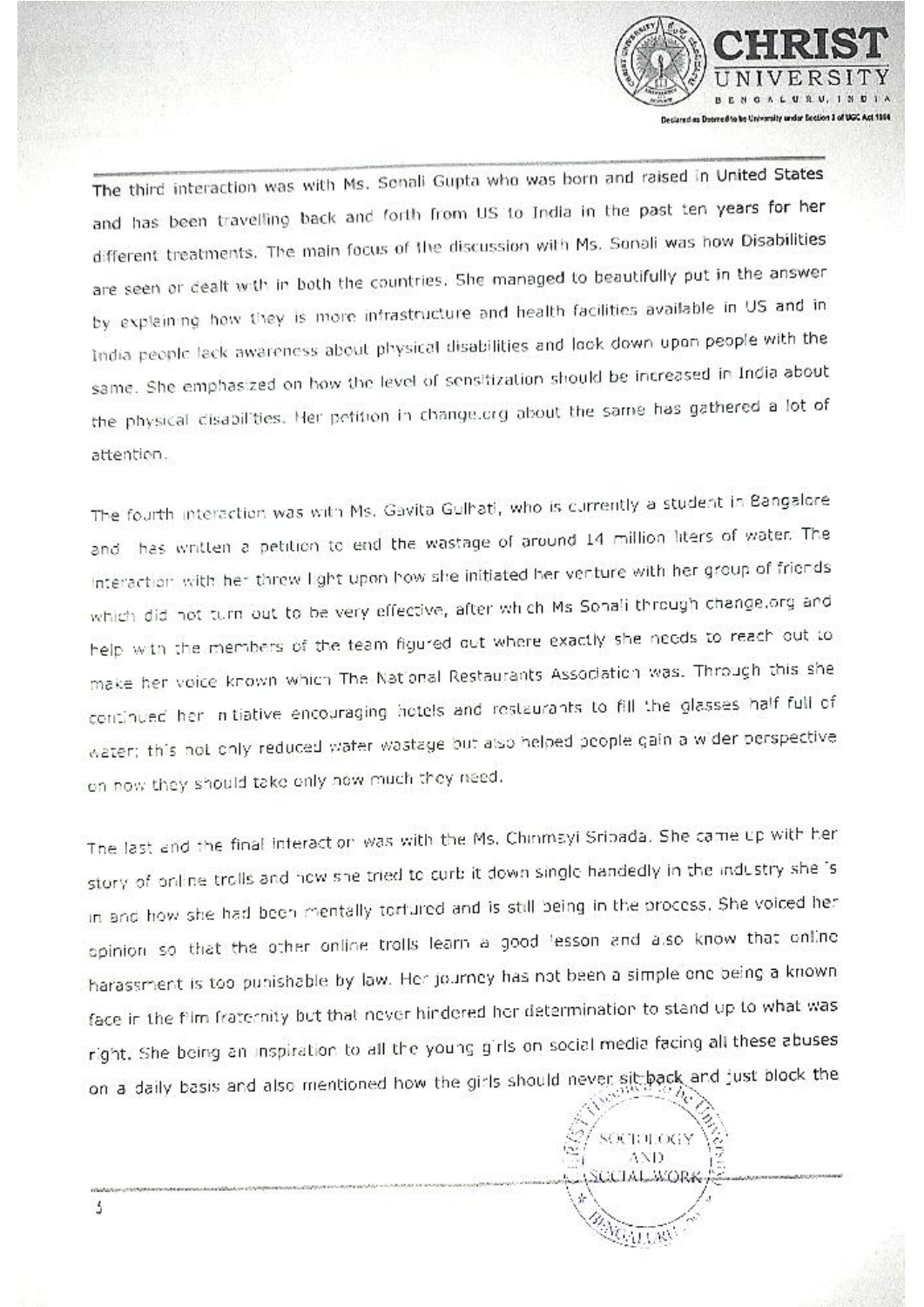

person and there will be others as well, Her inspirational story and strong personality has motivated a lot of girls throughout the country,

The porgramme was concluded with an open question answer round for the students and many questions were asked to the changemakers to bring a change in life.

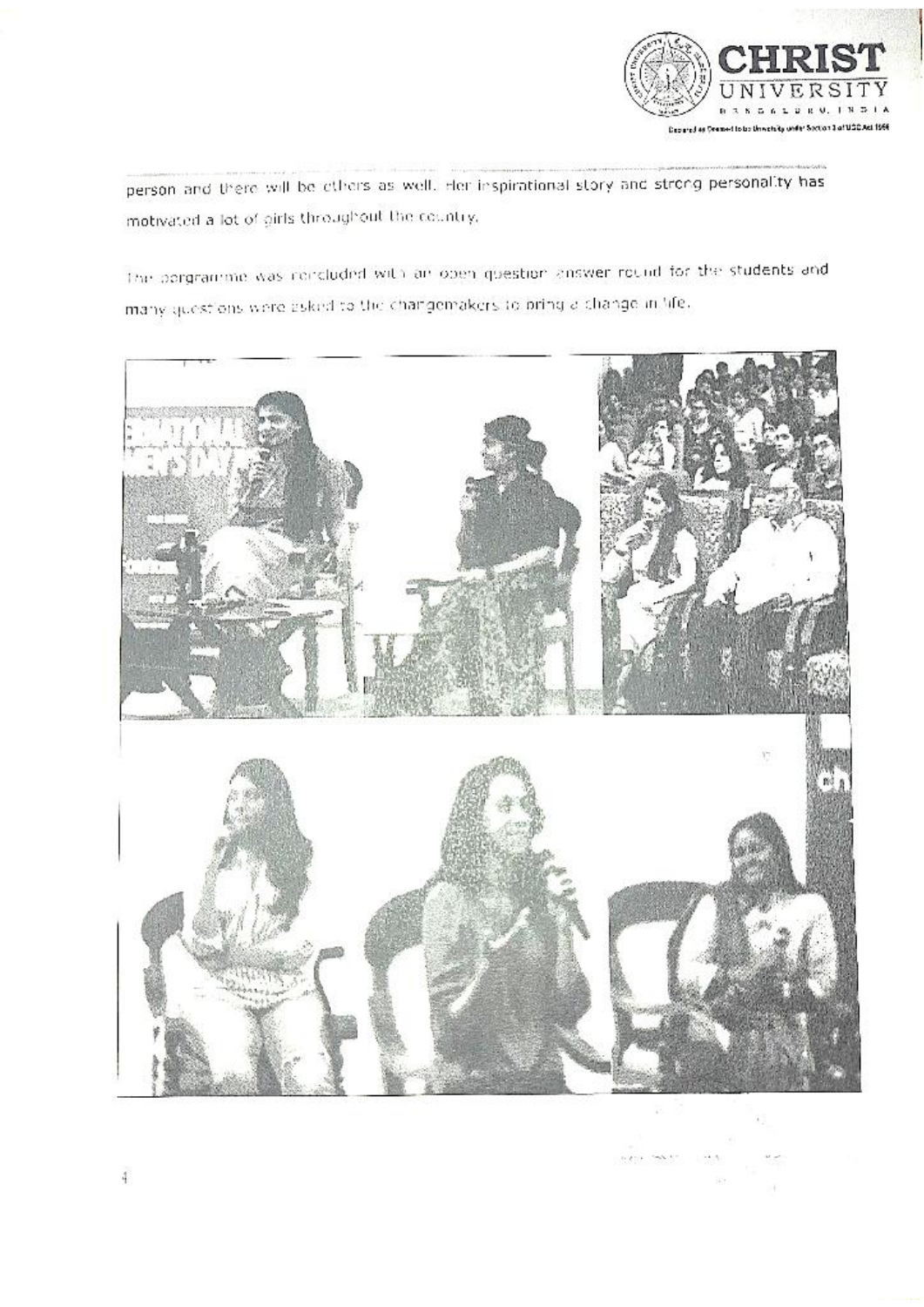## Department of Social work

## Participant list

| SI<br><b>No</b> | <b>Register</b><br>N٥ | <b>Student Name</b>        |
|-----------------|-----------------------|----------------------------|
| 1               | 1937901               | <b>ADITYA SINCHURY</b>     |
| 2               | 1937902               | <b>AJAY BHIDE</b>          |
| 3               | 1937903               | <b>ALAN THOMAS MATHEW</b>  |
| 4               | 1937904               | AMOS JOHNSON               |
| 5               | 1937905               | <b>ANAND P M</b>           |
| 6               | 1937906               | <b>ARUN JATHIN</b>         |
| 7               | 1937907               | <b>ASHISH SABU</b>         |
| 8               | 1937908               | <b>GOVINDA DAWADI</b>      |
| 9               | 1937909               | <b>HITESH PAMNANI</b>      |
| 10              | 1937910               | <b>ISAAC ASHISH R</b>      |
| 11              | 1937911               | <b>KIRAN N J</b>           |
| 12              | 1937912               | <b>MIDHUN M NAIR</b>       |
| 13              | 1937913               | <b>SANJITH DAVID R</b>     |
| 14              | 1937914               | A SOWMYA                   |
| 15              | 1937915               | <b>AARTI LAKHANI</b>       |
| 16              | 1937916               | AMIRTHA VARSHINI R         |
| 17              | 1937917               | ANGEL JOSE                 |
| 18              | 1937918               | <b>ANU AISI</b>            |
| 19              | 1937919               | <b>DAKSHI SAHOTA</b>       |
| 20              | 1937920               | <b>DEVAYANI AMITABH</b>    |
| 21              | 1937921               | <b>DIVYA TRIPATHI</b>      |
| 22              | 1937922               | <b>EVANJALIN ROSHINI L</b> |
| 23              | 1937923               | <b>GAURIKA BABAL</b>       |
| 24              | 1937924               | <b>GAYATRI SOOD</b>        |
| 25              | 1937925               | <b>GIRIJA B</b>            |
| 26              | 1937926               | <b>HARSITHA A</b>          |
| 27              | 1937927               | KA BHAVADHARINI            |
| 28              | 1937928               | KAREN MARIA RAJAM A        |
| 29              | 1937929               | <b>KAVITHA C</b>           |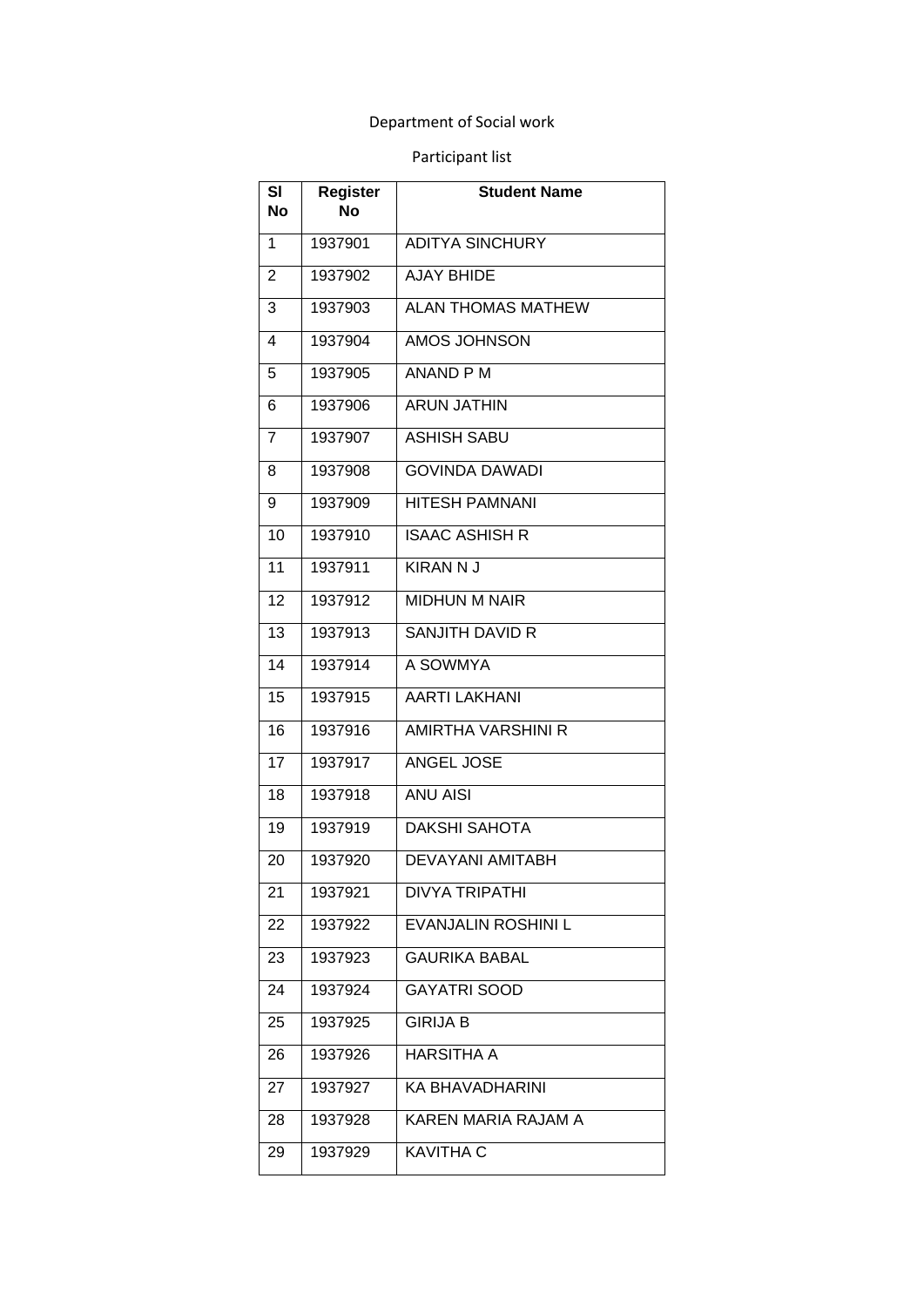| 30 | 1937930 | KEERTHI M R                                     |
|----|---------|-------------------------------------------------|
| 31 | 1937931 | <b>LAVANYA SK</b>                               |
| 32 | 1937932 | <b>MIRENE OVIYA</b>                             |
| 33 | 1937933 | <b>MANISONE BOUNCHALEUN</b>                     |
| 34 | 1937934 | <b>MARIA JOSE</b>                               |
| 35 | 1937935 | <b>MEGHAM</b>                                   |
| 36 | 1937936 | NAMBOODIRI APARNA SURESH                        |
| 37 | 1937937 | <b>NEELIMA K M</b>                              |
| 38 | 1937938 | <b>NEENA MARIAM JACOB</b>                       |
| 39 | 1937939 | <b>NIHARICA SINGH</b>                           |
| 40 | 1937940 | PRATHEEBA N C                                   |
| 41 | 1937941 | R ARCHANAA                                      |
| 42 | 1937942 | <b>RAPUNKI SIKDAR</b>                           |
| 43 | 1937943 | <b>RITUPARNA DEY</b>                            |
| 44 | 1937944 | <b>SAHANA S</b>                                 |
| 45 | 1937945 | <b>SAKSHI CHOUDHARY</b>                         |
| 46 | 1937946 | SALEENA SHRESTHA                                |
| 47 | 1937947 | <b>SHARON NOELEEN BARROWS</b>                   |
| 48 | 1937948 | <b>SHARRIL EVELYN PRISCILLA</b><br><b>RUBAN</b> |
| 49 | 1937949 | <b>SHIVANGI SINHA</b>                           |
| 50 | 1937950 | <b>SIMRAN KAPOOR</b>                            |
| 51 | 1937951 | SMITA XAVIER D SOUZA                            |
| 52 | 1937952 | <b>SOUNDARYA R</b>                              |
| 53 | 1937953 | <b>SUKRITHA SANKARAN</b>                        |
| 54 | 1937954 | TANISHA GAGNEJA                                 |
| 55 | 1937955 | UTHARA HARIKUMAR                                |
| 56 | 1937956 | <b>VIDYA K PILLAI</b>                           |
|    |         |                                                 |
| 57 | 1937801 | A R ALAGARSAMI                                  |
| 58 | 1937802 | AASHIK MATHEWS B PALIYATH                       |
| 59 | 1937803 | AKHIL BABU K V                                  |
| 60 | 1937804 | <b>ALBIN MICHAEL</b>                            |
| 61 | 1937805 | <b>BRUNO RABELO GUMERATO</b>                    |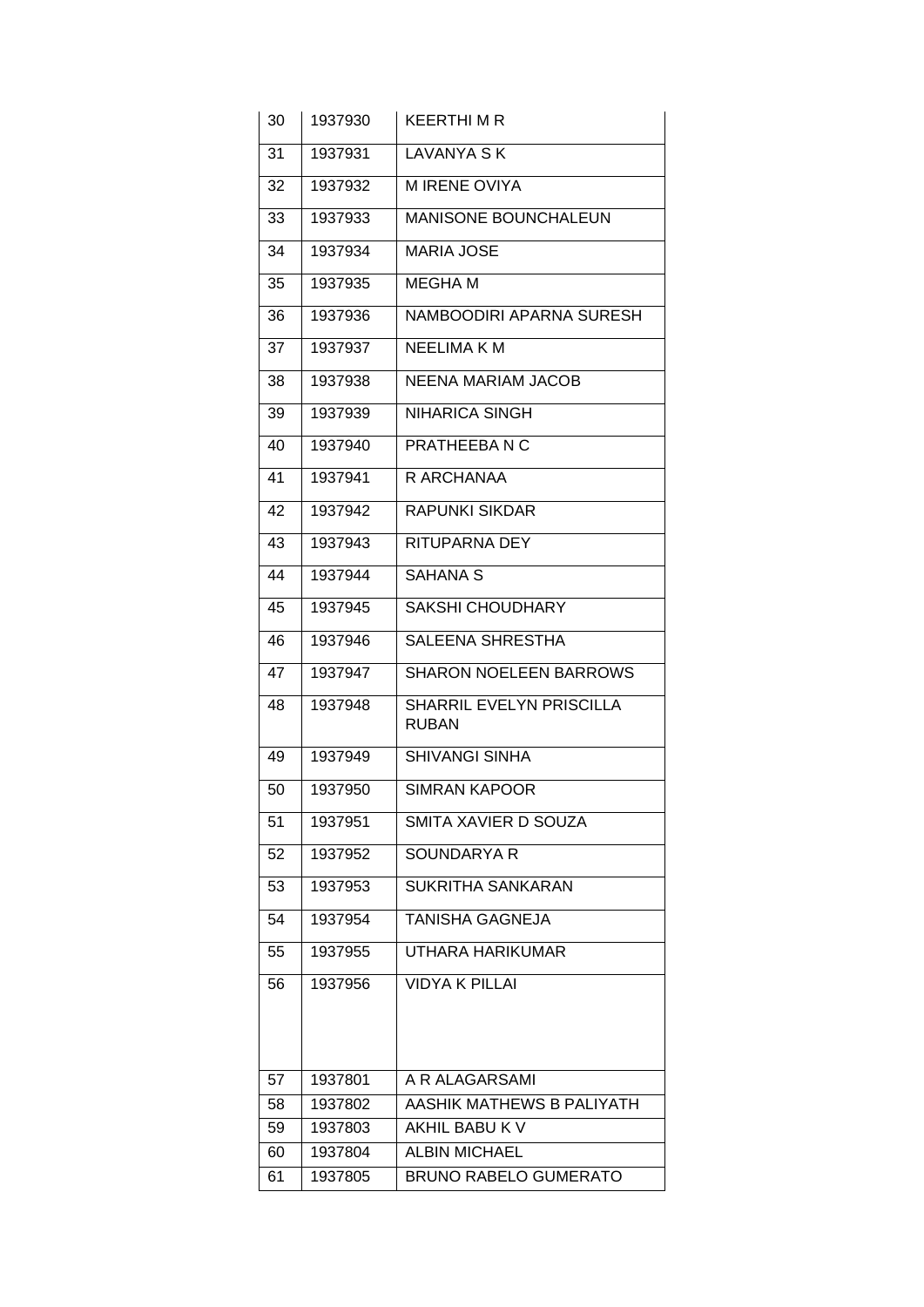| 62  | 1937806 | GOPI D                        |
|-----|---------|-------------------------------|
| 63  | 1937807 | PRINCE THOMAS                 |
| 64  | 1937808 | <b>SIJO PUTHUKULANGARA</b>    |
| 65  | 1937809 | <b>VENKATESH K</b>            |
| 66  | 1937810 | <b>AINA KURIAN</b>            |
| 67  | 1937811 | AKHILA V V                    |
| 68  | 1937812 | <b>ALANA BABU</b>             |
| 69  | 1937813 | <b>ALEENA JOY</b>             |
| 70  | 1937814 | ALTHEA CIANE TERESA A         |
| 71  | 1937815 | AMRUTHA RADHAKRISHNAN         |
| 72  | 1937816 | <b>ANNU ALEX</b>              |
| 73  | 1937817 | ANU JOSEPH                    |
| 74  | 1937818 | ANU TONY                      |
| 75  | 1937819 | <b>ANUJA ANNA THOMAS</b>      |
| 76  | 1937820 | <b>ANUPA RAICHEL MATHEW</b>   |
| 77  | 1937821 | APURBA PATTANAIK              |
| 78  | 1937822 | <b>AYUSHI CHAKRABORTY</b>     |
| 79  | 1937823 | <b>BAISALEE KHARGHARIA</b>    |
| 80  | 1937824 | <b>BASUNDHARA DEBNATH</b>     |
| 81  | 1937825 | <b>BEULAH PRAISY V</b>        |
| 82  | 1937826 | <b>BHAGATH ANNIE NAMRATHA</b> |
| 83  | 1937827 | <b>DELNA GEORGE</b>           |
| 84  | 1937828 | DIYA MARIAM SAJI              |
| 85  | 1937829 | GIRWANI RAJYA LAXMI RANA      |
| 86  | 1937830 | JAIN MARIAM DANY KOSHY        |
| 87  | 1937831 | <b>JOMOL JOHNSON</b>          |
| 88  | 1937832 | <b>MALAVIKA K ARUN MENON</b>  |
| 89  | 1937833 | <b>MEREENA JOSEPH</b>         |
| 90  | 1937834 | <b>NEENU CHACKO</b>           |
| 91  | 1937835 | NIRANJANA S                   |
| 92  | 1937836 | PATIL CHINMAYEE ABHAY         |
| 93  | 1937837 | RAGHA M G                     |
| 94  | 1937838 | RINCY JOSEPH                  |
| 95  | 1937839 | <b>SAMEENA BANU B</b>         |
| 96  | 1937840 | SANJEETA KAKATI               |
| 97  | 1937841 | <b>SHALEEN MARIA WILSON</b>   |
| 98  | 1937842 | <b>SHRUTHI R</b>              |
| 99  | 1937843 | SHUBHANGI GUPTA               |
| 100 | 1937844 | <b>SIMRAN SAMPAT PAWAR</b>    |
| 101 | 1937845 | SMITHA P S                    |
| 102 | 1937846 | SRAVYA JANDHYALA              |
| 103 | 1937847 | SRISHTI G                     |
| 104 | 1937848 | STEPHY ELIZABETH              |
| 105 | 1937849 | VARUGHESE<br>STISHA STEPHEN   |
|     |         |                               |